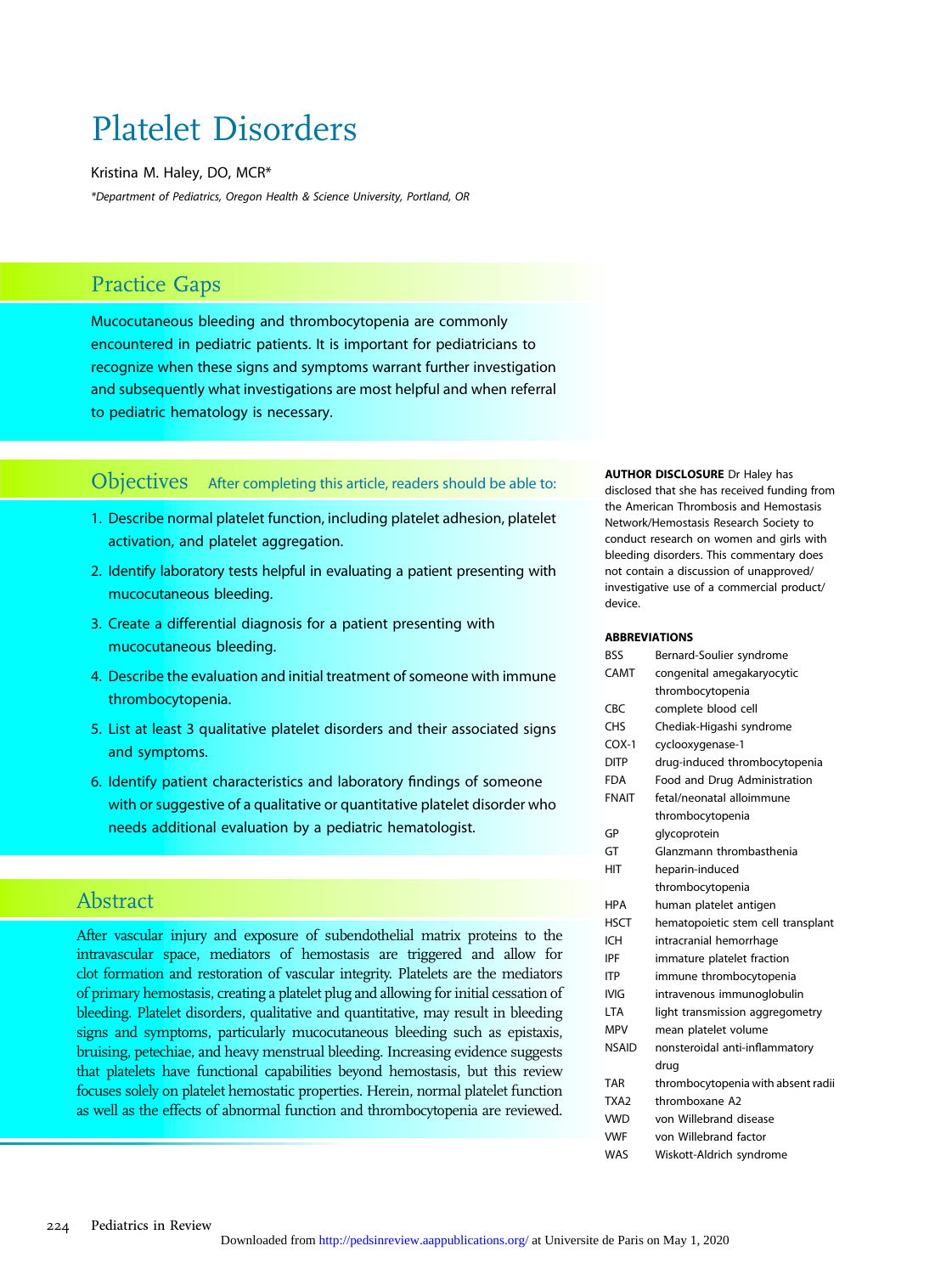#### PLATELET PRODUCTION, STRUCTURE, AND FUNCTION

Platelets are tiny  $(2.5 \cdot \mu m)$  anuclear cell fragments that play complex and important roles in hemostasis, angiogenesis, inflammation, and immunity. (1)(2) Platelets are formed in the cytoplasm of megakaryocytes located in the bone marrow. (2) Differentiation of megakaryocytes from hematopoietic stem cells depends on transcription factors, including Runx1, Gata1, Fli1, and c-Myb. (3) The most important growth factor supporting megakaryopoiesis is thrombopoietin. (3) Megakaryocytes increase their ploidy through endomitosis and undergo cytoplasmic maturation to form an extensive membrane system and granules. (2)(3) Questions remain regarding the final steps of platelet production, but platelet formation likely occurs via a combination of 2 processes: 1) megakaryocytes enter the circulation and travel to the lung, where the forces of the pulmonary microcirculation cause fragmentation and platelet formation, (3) and 2) megakaryocytes develop processes that reach into the marrow sinusoids to release platelets into the circulation. (3)

Each megakaryocyte makes thousands of platelets, (4)(5) which then have a lifespan of approximately 7 to 10 days. (2) Approximately two-thirds of platelets circulate in the bloodstream, and the remainder are stored in the spleen. (5) The platelet membrane contains receptor and adhesive proteins and plays a crucial role in linking the events of primary and secondary hemostasis. (6) Glycoprotein (GP) Ib-IX-V complex, GPVI, and integrin  $\alpha$ IIb $\beta$ 3 (GPIIb/IIIa) mediate platelet adhesion and aggregation. (6) Additional surface receptors respond to platelet agonists such as thrombin to promote or amplify platelet function. Platelet cytoskeletal proteins mediate platelet shape change, and an inner platelet membrane system provides additional surface area for platelet spreading. (6) Platelet granules, alpha and dense, contain a variety of substances that mediate platelet function. Alpha granules contain von Willebrand factor (VWF), fibrinogen, GPIIb/IIIa, P-selection, factor V, factor XI, and factor XIII. (7) Dense granules contain adenosine diphosphate, adenosine triphosphate, serotonin, magnesium, and calcium. (7)

Platelets circulate, surveying for disruptions in the vascular endothelium. At sites of vascular injury, platelet surface GPIb-IX-V is captured by subendothelial VWF. Firm adhesion occurs through binding of GPVI to subendothelial collagen and through other integrin-ligand interactions. (8) Platelet activation is marked by a variety of events, which likely occur simultaneously after the initial step of calcium release (Fig) (9): 1) release of intracellular calcium from the dense tubular system, 2) exposure of phospholipid phosphatidylserine on the platelet surface to generate a negatively charged surface for interaction with the coagulation proteins, 3) release of storage granule contents, 4) GPIIb/IIIa undergoes a conformational change allowing for stable binding of fibrinogen and creation of platelet–fibrinogen–platelet aggregates, (8) 5) generation and release of thromboxane A2 (TXA2), and 6) platelet cytoskeletal rearrangement to increase surface area. (7) Release of granule contents and TXA2 results in autocrine and paracrine stimulation, amplifying platelet activation. As primary hemostasis begins, the coagulation proteins of secondary hemostasis are also activated, generating thrombin and fibrin to amplify the clotting cascade and seal the formed clot, respectively.

The normal number of platelets is 150 to  $450\times10^{3}/\mu L$  $(150-450\times10^{9}/L)$ . (10) Thrombocytopenia is defined as a platelet count of less than  $150 \times 10^3/\mu$ L ( $\lt 150 \times 10^9/\text{L}$ ). The number of platelets needed for hemostasis, though, is less than the lower limit of normal. The platelet count threshold at which bleeding signs and symptoms occur is not well-defined, but signs and symptoms associated with thrombocytopenia are frequently not clinically apparent until the platelet count is less than  $50\times10^{3}/\mu$ L (<50 $\times10^{9}/$ L), unless platelet dysfunction or medications affecting platelet function are also present. (11) Several studies of hospitalized patients have demonstrated that the risk of spontaneous clinically significant bleeding does not increase until platelet counts are less than  $10\times10^3/\mu$ L ( $\lt 10\times10^9/\mu$ ) and possibly even less than  $5\times10^3/\mu L$  (<5 $\times10^9/L$ ). (12)



Figure. Platelet activation is marked by a variety of events that likely occur simultaneously after the initial step of calcium release and mediate platelet–platelet signaling and ultimately platelet–platelet aggregation. ADP=adenosine diphosphate, GP=glycoprotein, PDGF= platelet-derived growth factor, PF4=platelet factor 4. (Reprinted with permission from Haley KM, Recht M, McCarty OJ. Neonatal platelets: mediators of primary hemostasis in the developing hemostatic system. Pediatr Res. 2014;76(3):230–237.)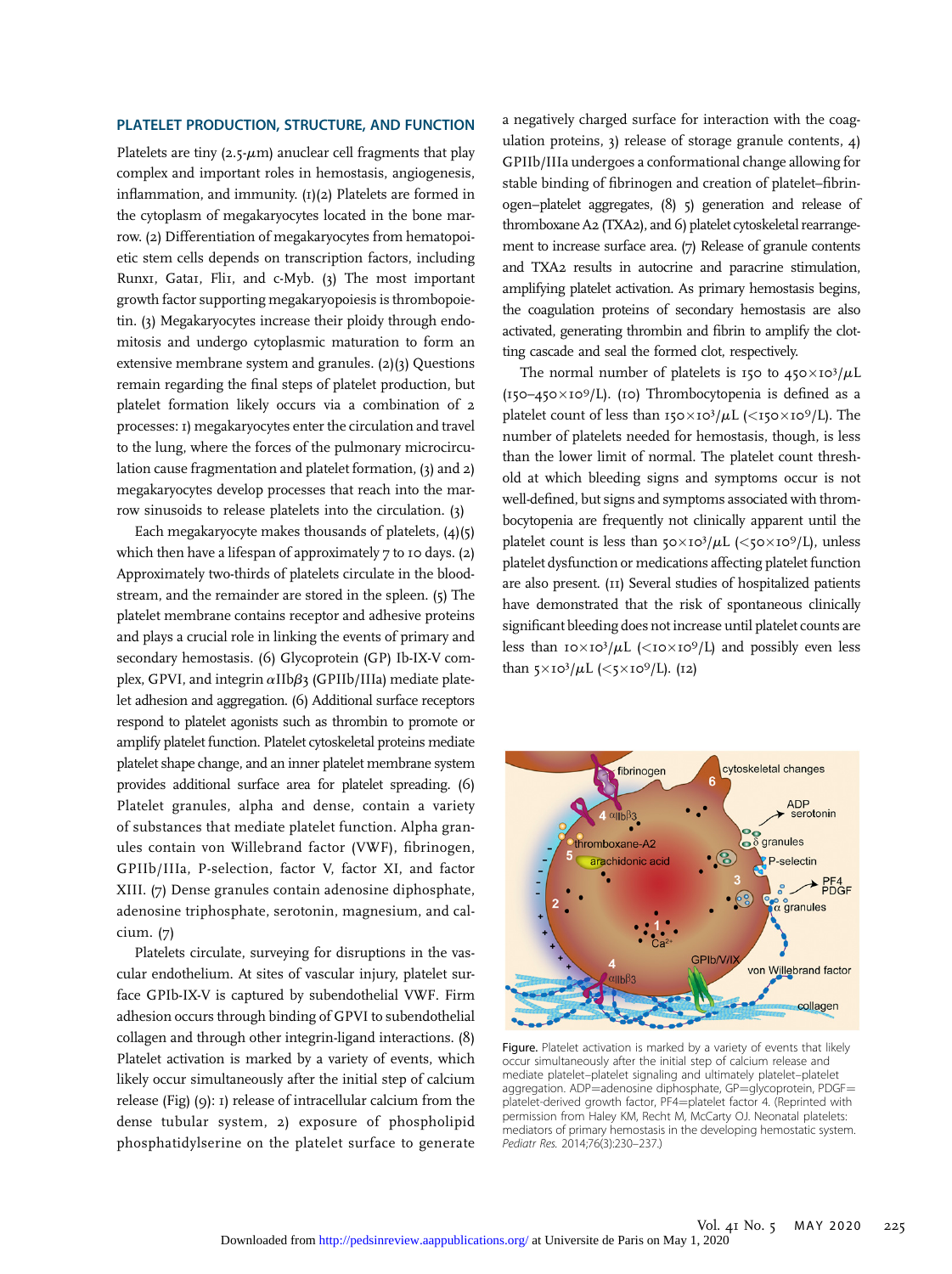Clinical disorders of platelets can be due to deficiency or dysfunction, or a combination of the two, and can be congenital or acquired. Signs and symptoms related to thrombocytopenia and signs and symptoms related to platelet dysfunction overlap and can vary depending on the cause as well as confounding clinical factors. Platelet-related bleeding is typically mucocutaneous and unexpected or presents as excessive bleeding from trauma, surgery, or dental procedures. (13)(14) Muscle hematomas or joint hemorrhages are rare in patients with platelet problems. (13) Although the understanding of the interaction between primary and secondary hemostasis has evolved from a sequential series of events to a more coordinated simultaneous effort, thinking of platelets as the first line of defense to endothelial injury is helpful in connecting signs and symptoms to hemostatic defects.

#### The History

The most important part of an evaluation for a platelet disorder in a well-appearing child is the history, including family history, and physical examination. (15) Concern for an underlying bleeding disorder should arise when patients or parents report primarily mucocutaneous bleeding, including bruising, petechiae, epistaxis, or heavy menstrual bleeding. It can be difficult to determine normal versus abnormal bruising by questions alone. Photographs of bruising can be a helpful adjunct to the history, and images of large, deep, or raised hematomas can be more concerning for an underlying bleeding disorder. The lack of hemostatic challenges in a child at the time of evaluation can make determining a bleeding phenotype difficult. (16) Standardized bleeding tools can be helpful to assess the significance of bleeding signs and symptoms. (17) However, bleeding assessment tools can be cumbersome to administer. An abbreviated version of the International Society on Thrombosis and Haemostasis bleeding assessment tool is available online (https://bleedingscore.certe.nl) and can quickly generate a bleeding score, where a score of less than 3 is considered normal for pediatric patients. (18) Family history of bleeding symptoms, including heavy menstrual bleeding and postpartum hemorrhage in female relatives, is important. Other family history to elicit includes deafness, renal insufficiency or failure, albinism, or immunodeficiency because these signs may be present in association with platelet dysfunction and may be more prominent than the bleeding signs and symptoms (Table). (14)

#### The Examination

In evaluating a child with bleeding, an ill appearance, the presence of hepatosplenomegaly or adenopathy, or the

presence of fever should raise concerns for a diagnosis that is separate from the platelet disorders reviewed herein. Bruising on the chest, abdomen, back, or buttocks is unusual unless associated with a very specific and memorable injury. The skin should be examined for petechiae, particularly around pressure areas such as bra straps, waistbands, backpack straps, and blood pressure cuffs. An assessment for hypermobility as seen in Ehlers-Danlos syndrome can also be helpful because patients with this syndrome can have similar bleeding signs and symptoms as those with platelet disorders. (19)(20) In addition, the patient and family members should be evaluated for telangiectasias in the nasal mucosa, which is a sign of hereditary hemorrhagic telangiectasia. (20)

#### CLINICAL TESTS TO EVALUATE PLATELETS

The cornerstone laboratory test is the complete blood cell (CBC) count. Individual laboratories may vary in their reference ranges for platelet count, but the normal range of platelet count remains 150 to  $450\times10^{3}/\mu$ L (150–450 $\times$ 109/L). Most automated CBC count machines will also provide the mean platelet volume (MPV). Similar to how the mean corpuscular volume can help differentiate causes of anemia, the MPV can help differentiate causes of thrombocytopenia because some types of thrombocytopenia are associated with small or large platelets, as in Wiskott-Aldrich syndrome and MYH9 disorders, respectively. Review of the peripheral smear is a comparable method of determining platelet size to the MPV. (21) Platelets that are larger than a red blood cell are termed giant platelets and may indicate increased platelet turnover or an inherited macrothrombocytopenia. Many automated CBC count machines will also provide an immature platelet fraction (IPF), which measures young platelets in peripheral blood. (22) The IPF can be used to assess marrow response to thrombocytopenia. In diseases of peripheral platelet destruction, the IPF is expected to be increased, whereas in diseases of marrow failure, the IPF is expected to be normal or decreased. (23)

Review of the peripheral smear allows for assessment of platelet granularity as well as platelet clumping. Pseudothrombocytopenia occurs in some patients whose platelets clump when blood is obtained in the standard EDTA tube, and review of the blood smear to look for clumping can be helpful before pursuing further diagnostic evaluation. (24) Platelet clumping is not evident when blood is drawn into a citrated or heparinized tube in these patients.

Functional platelet testing is challenging owing to the sensitive nature of platelets to activation as well as the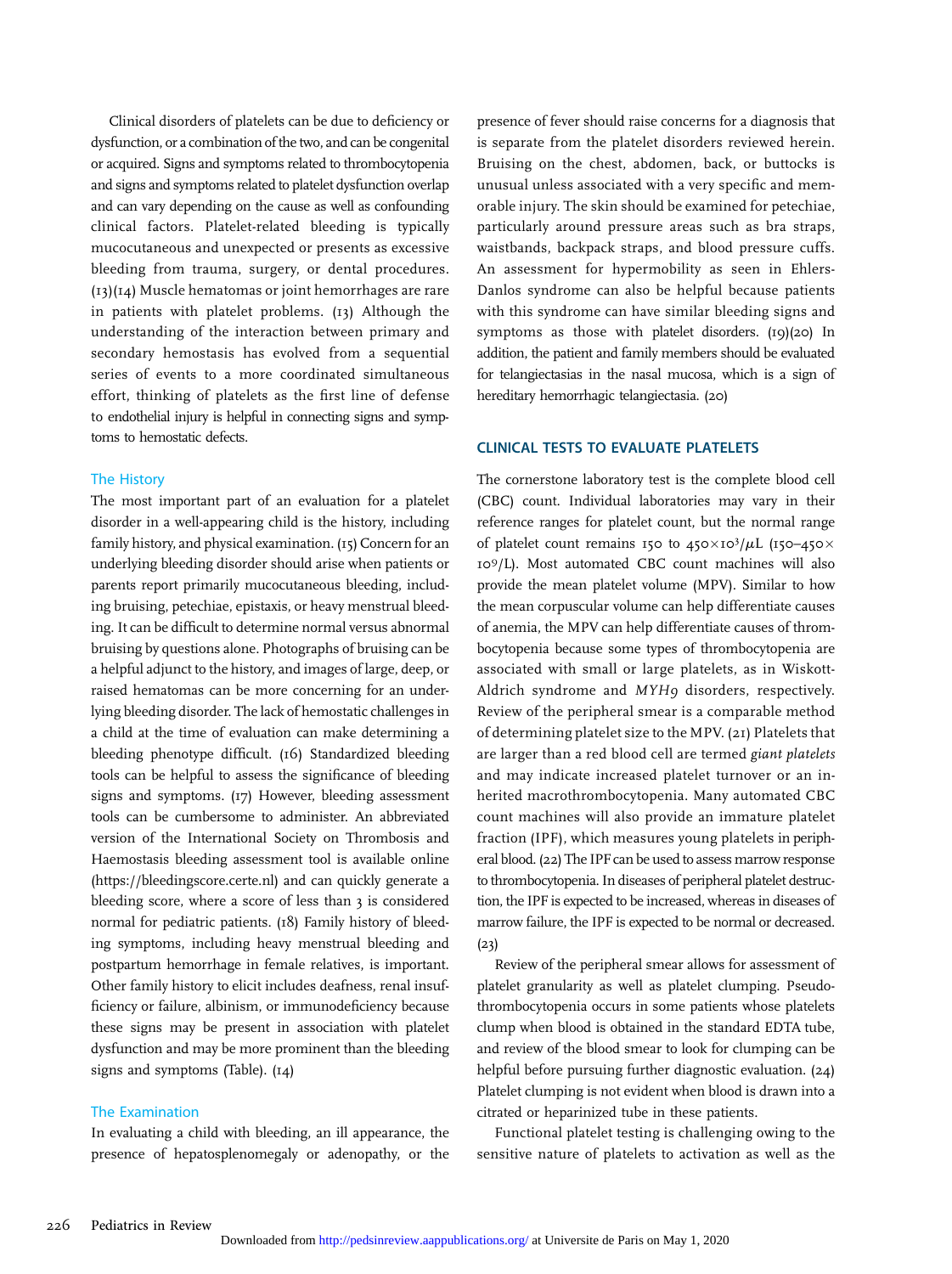| ֡֘                                                                                       |  |
|------------------------------------------------------------------------------------------|--|
|                                                                                          |  |
|                                                                                          |  |
|                                                                                          |  |
|                                                                                          |  |
|                                                                                          |  |
|                                                                                          |  |
|                                                                                          |  |
|                                                                                          |  |
| j                                                                                        |  |
|                                                                                          |  |
|                                                                                          |  |
|                                                                                          |  |
|                                                                                          |  |
|                                                                                          |  |
|                                                                                          |  |
|                                                                                          |  |
|                                                                                          |  |
| Į                                                                                        |  |
|                                                                                          |  |
|                                                                                          |  |
|                                                                                          |  |
|                                                                                          |  |
| İ                                                                                        |  |
|                                                                                          |  |
|                                                                                          |  |
|                                                                                          |  |
|                                                                                          |  |
|                                                                                          |  |
|                                                                                          |  |
|                                                                                          |  |
| $\frac{1}{2}$                                                                            |  |
|                                                                                          |  |
| Ì                                                                                        |  |
|                                                                                          |  |
| ׆<br>֧                                                                                   |  |
|                                                                                          |  |
|                                                                                          |  |
|                                                                                          |  |
|                                                                                          |  |
| J                                                                                        |  |
|                                                                                          |  |
|                                                                                          |  |
|                                                                                          |  |
|                                                                                          |  |
|                                                                                          |  |
|                                                                                          |  |
| $\mathcal{L}(\mathcal{L})$ and $\mathcal{L}(\mathcal{L})$ and $\mathcal{L}(\mathcal{L})$ |  |
|                                                                                          |  |
|                                                                                          |  |

|                                                | ACQUIRED             |                                                                                     |                                                                 |                                                                                                                                    |                                                                                                               |                                                                                     |
|------------------------------------------------|----------------------|-------------------------------------------------------------------------------------|-----------------------------------------------------------------|------------------------------------------------------------------------------------------------------------------------------------|---------------------------------------------------------------------------------------------------------------|-------------------------------------------------------------------------------------|
| <b>DISEASE</b>                                 | CONGENITAL PATI<br>S | <b>HOPHYSIOLOGY</b>                                                                 | EPIDEMIOLOGY                                                    | SYMPTOMS/ASSOCIATED<br>FINDINGS                                                                                                    | <b>TESTING FOR PLATELET</b><br>DISORDER DIAGNOSIS                                                             | TREATMENT                                                                           |
| Immune thrombocytopenia<br>Thrombocytopenia    | Acquired             | Autoimmune destruction of<br>platelets plus impaired<br>production                  | per year                                                        | 1.9-6.4 per 100,000 children Severe thrombocytopenia, well- Platelet count, marrow not<br>appearing, variable bleeding             | necessary                                                                                                     | Watch and wait, intravenous<br>corticosteroid if bleeding<br>immunoglobulin or      |
| Drug-induced thrombocytopenia                  | Acquired             | Antibodies to platelets induced Variable<br>by medication                           |                                                                 | Thrombocytopenia occurring 1-<br>2 wk after starting a<br>medication                                                               | History, can look for antidrug<br>antibodies                                                                  | Remove offending agent                                                              |
| Fetal/neonatal alloimmune<br>thrombocytopenia  | Acquired             | against paternal antigens<br>present on fetal platelets<br>Maternal antibodies form | 0.5-1.5 per 1,000 live births                                   | /µL (<50×10 <sup>9</sup> /L), ICH in 1 of<br>Platelet count often <50×10 <sup>3</sup><br>10,000 births, high rate of<br>recurrence | HPA genotyping of mother and Transfuse platelets (random<br>father, alloantibody testing of<br>maternal serum | donor until antigen-<br>matched available)                                          |
| Wiskott-Aldrich syndrome                       | Congenital           | Mutations in the WAS gene, X-<br>linked                                             | 1-10 cases per 1 million<br>males                               | Eczema, small platelets, immune<br>deficiency                                                                                      | Flow cytometry for WAS protein, Supportive care, HSCT<br><b>WAS</b> sequencing                                |                                                                                     |
| Thrombocytopenia with absent radii             | Congenital           | Unknown                                                                             | 0.42 per 100,000 live births                                    | Absent radii, thumbs present,<br>can have lower extremity<br>anomalies                                                             | Radiographic findings plus<br>thrombocytopenia                                                                | Supportive care, avoidance of<br>milk protein                                       |
| Congenital amegakaryocytic<br>thrombocytopenia | Congenital           | thrombopoietin receptor c-<br>Mutations in the<br>Npl                               | Rare                                                            | $(-20 \times 10^9/\text{L})$ at birth, no<br>Platelet count $\sim$ 20×10 <sup>3</sup> /µL<br>other anomalies                       | Bone marrow to demonstrate<br>absent megakaryocytes                                                           | HSCT                                                                                |
| Thrombocytopenia + dysfunction                 |                      |                                                                                     |                                                                 |                                                                                                                                    |                                                                                                               |                                                                                     |
| 6HAW                                           | Congenital           | Mutations in the MYH9 gene,<br>autosomal dominant                                   | Rare                                                            | hearing loss, glaucoma,<br>Nephritis, high-frequency<br><b>Cataracts</b>                                                           | Large platelets, Dohle-like<br>bodies in neutrophils,<br>mutation testing                                     | associated symptoms<br>Symptomatic, screen for                                      |
| Bernard-Soulier syndrome                       | Congenital           | Mutations in the genes that<br>encode GPIb-IX-V                                     | 1 per 1 million                                                 | presentation typically at birth,<br>Isolated bleeding disorder with<br>large platelets                                             | response to ristocetin, absent<br>GPIb on flow cytometry<br>LTA demonstrates absent                           | Platelet transfusion may cause<br>recombinant factor Vila<br>alloantibody, consider |
| Paris-Trousseau syndrome                       | Congenital           | Mutations in the FLI-1 gene                                                         | heterozygous for the FLI-<br>Affects ~90% of patients<br>1 gene | Thrombocytopenia at birth that<br>may improve, associated with<br>Jacobsen syndrome                                                | Light or electron microscopy to<br>assess alpha granule content<br>of platelets                               | antifibrinolytics, rarely<br>platelet transfusions<br>Supportive care with          |

Continued Continued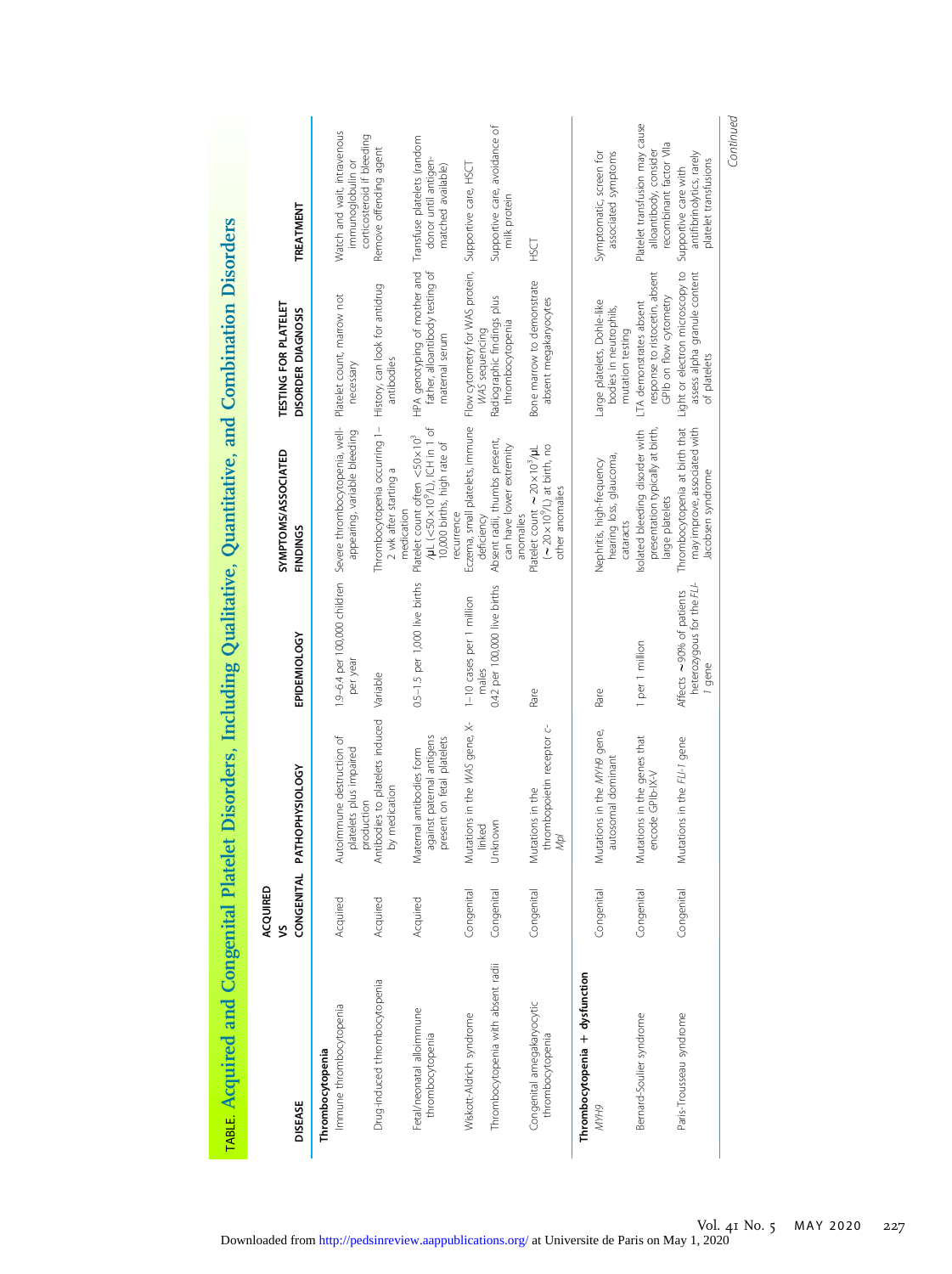| TABLE. (Continued)                               |               |                                                                                                             |                            |                                                                                                                                                                                                                                      |                                                                                                                  |                                                                                                                                   |
|--------------------------------------------------|---------------|-------------------------------------------------------------------------------------------------------------|----------------------------|--------------------------------------------------------------------------------------------------------------------------------------------------------------------------------------------------------------------------------------|------------------------------------------------------------------------------------------------------------------|-----------------------------------------------------------------------------------------------------------------------------------|
| <b>DISEASE</b>                                   | ACQUIRED<br>Š | CONGENITAL PATHOPHYSIOLOGY                                                                                  | EPIDEMIOLOGY               | SYMPTOMS/ASSOCIATED<br>FINDINGS                                                                                                                                                                                                      | <b>TESTING FOR PLATELET</b><br>DISORDER DIAGNOSIS                                                                | <b><i>TREATMENT</i></b>                                                                                                           |
| Glanzmann thrombasthenia<br>Platelet dysfunction | Congenital    | Mutations in the genes that<br>encode GPIIb/Illa                                                            | 1 per 1 million            | presentation typically at birth<br>solated bleeding disorder with                                                                                                                                                                    | GPIIb/Illa on flow cytometry<br>except ristocetin, absent<br>response to all agonists<br>LTA demonstrates absent | Platelet transfusion may cause<br>alloantibody, recombinant<br>factor VIIa is first-line                                          |
| Storage pool disorder                            | Congenital    | Deficiencies of platelet granules Variable                                                                  |                            | Variable bleeding symptoms                                                                                                                                                                                                           | Dense granule deficiency can be<br>detected on electron<br>microscopy                                            | antifibrinolytics, rarely<br>platelet transfusions<br>Supportive care with                                                        |
| Hermansky Pudlak syndrome                        | Congenital    | lysosome-related organelles<br>mutations in genes that<br>encode components of<br>Dense granule deficiency, | Rare                       | Oculocutaneous albinism, colitis,<br>pulmonary fibrosis                                                                                                                                                                              | Electron microscopy shows<br>absent dense granules                                                               | surveillance for colitis and<br>antifibrinolytics, rarely<br>platelet transfusions,<br>pulmonary fibrosis<br>Supportive care with |
| Chediak-Higashi syndrome                         | Congenital    | Dense granule deficiency                                                                                    | Rare (<500 cases reported) | progressive neurologic<br>Oculocutaneous albinism,<br>dysfunction, immune<br>deficiency                                                                                                                                              | absent or decreased dense<br>Electron microscopy shows<br>granules                                               | platelet dysfunction treated<br>Immune deficiency and<br>with HSCT                                                                |
| Secretion defects                                | Congenital    | ales are present but are not Variable<br>released on activation<br>Granu                                    |                            | Variable bleeding symptoms                                                                                                                                                                                                           | generally decreased on LTA<br>Aggregation blunted or                                                             | antifibrinolytics, rarely<br>platelet transfusions<br>Supportive care with                                                        |
| Drug induced                                     | Acquired      | drug (eg, NSAIDs inhibit COX<br>Various effects depending on                                                |                            | thrombocytopenia, comorbid<br>Variable depending on drug Typically minimal effect unless<br>combined with underlying<br>conditions such as renal<br>medications with similar<br>bleeding disorder,<br>failure, or multiple<br>effect | Platelet function analysis will be<br>abnormal for epinephrine<br>only for NSAIDs and<br>acetylsalicylic acid    | Withdrawal of drug, limit drugs<br>with overlapping platelet<br>effects                                                           |

COX-1=0ydooxygenase-1, GP=glycoprotein, HPA=human platelet antigen, HSCT=hematopoietic stem cell transplant, ICH=intracranial hemorrhage, LTA=light transmission aggregometry, NSAID=nonsteroidal<br>ant-inflammatory drug, WAS= ¼cyclooxygenase-1, GP ¼glycoprotein, HPA  $\equiv$ human platelet antigen, HSCT $\equiv$ hematopoietic stem cell transplant, ICH ¼intracranial hemorrhage, LTA ¼light transmission aggregometry, NSAID ¼nonsteroidal anti-inflammatory drug, WAS ¼Wiskott-Aldrich syndrome.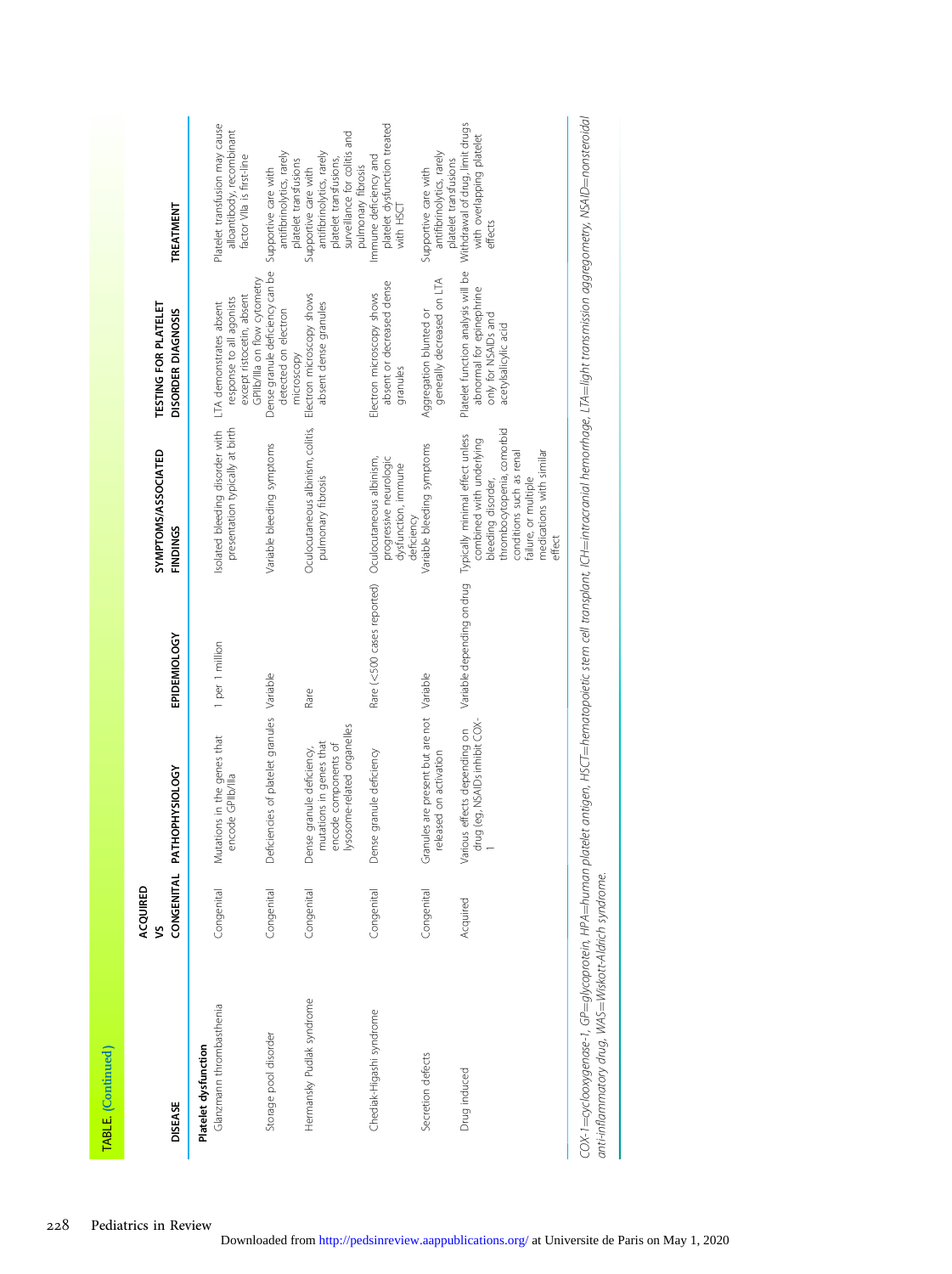influence of medications, diet, phlebotomy technique, and complex platelet function. In addition, the gold standard of platelet function assessment, light transmission aggregometry (LTA), is labor-intensive, requires large volumes of blood, and has limited availability. (25) LTA uses either purified platelets or whole blood and exposes the platelets to a series of agonists to interrogate signaling pathways. The response to the agonists varies between qualitative platelet disorders, and certain patterns of response are associated with specific platelet disorders. The platelet function analyzer is a whole-blood assay of platelet function that is more readily available than LTA. The instrument uses cartridges with either collagen/adenosine diphosphate- or collagen/epinephrine-coated membranes separated by a small aperture. Blood is aspirated under shear forces into the cartridge until aggregated platelets close the aperture, and the time until closure is recorded as the result. (25) The platelet function analyzer is sensitive to several variables, including platelet count (thrombocytopenia prolongs closure time), hematocrit value (anemia can prolong closure times), medications (nonsteroidal antiinflammatory drugs [NSAIDs] prolong closure time), von Willebrand disease (VWD) (prolongs closure time), sample transport through vacuum systems, timing of sample collection, dietary factors, and platelet disorders. (25) A normal platelet function analyzer result is helpful to exclude severe platelet disorders such as Glanzmann thrombasthenia as well as more severe types of VWD. However, a normal platelet function analyzer result does not rule out a minor or moderate platelet disorder, such as a storage pool disorder or all types of VWD. (25) Prolonged closure times must be followed up with more extensive platelet testing as well as VWD testing if not previously performed. Bleeding time was historically used as a test of primary hemostasis, but this test has fallen out of favor because it is difficult to reproduce, is invasive, has low sensitivity, and cannot differentiate between types of primary hemostatic defects. (26)

Thromboelastography is a method developed to evaluate clot formation and strength in whole blood as a point-of-care test. (27) In this assay, whole blood is added to an oscillating cup, and a pin is suspended into the blood. As a clot forms, the motion of the pin changes in a characteristic pattern and is detected by a transducer, generating a visual representation of clot formation and strength. (27) Thromboelastography is primarily used in the actively bleeding patient in the emergency department, operating room, or ICU to guide transfusions rather than to diagnose bleeding disorders in the outpatient setting.

## PLATELET DISORDERS: PROBLEMS OF NUMBER OR **FUNCTION**

#### Thrombocytopenia

The differential diagnosis for thrombocytopenia can be created based on the clinical features (well versus ill), timing (congenital versus acquired), age (infant versus older child), or size of platelet (normal versus small versus large). The differential diagnosis of a child presenting with thrombocytopenia as well as an additional cytopenia (such as anemia or neutropenia) is much different than that of isolated thrombocytopenia and is not reviewed herein.

#### Acquired Thrombocytopenias

A new finding of thrombocytopenia in a patient known to have a previously normal platelet count or signs and symptoms associated with thrombocytopenia in a patient who previously did not have such signs and symptoms should prompt evaluation for an acquired thrombocytopenia. The most common etiologies of acquired thrombocytopenia are reviewed herein.

Fetal/Neonatal Alloimmune Thrombocytopenia. Fetal/ neonatal alloimmune thrombocytopenia (FNAIT) is the most common cause of severe thrombocytopenia (platelet  $\text{count} \leq 50 \times 10^3/\mu\text{L}$  [ $\leq 50 \times 10^9/\text{L}$ ]) in neonates, occurring in 0.5 to 1.5 per 1,000 neonates, which is likely an underestimation. (28)(29)(30) FNAIT develops when fetal platelets have antigens inherited from the father that are absent in the mother, and the maternal immune system recognizes these antigens as foreign and mounts an immune response with antibodies to the paternally inherited platelet antigens. These antibodies cross the placenta, resulting in clearance of fetal platelets and thrombocytopenia. FNAIT can affect the first pregnancy. (31) The 2 most common antigens implicated in FNAIT in the white population are human platelet antigen (HPA)-1a and HPA-5a. (28) The International Society of Thrombosis and Haemostasis recommends that when FNAIT is suspected, testing should include HPA genotyping from the mother, the neonate, and/or the father; alloantibody testing of maternal serum; and a crossmatch with paternal platelets. (31) Thrombocytopenia can be severe (platelet count  $\langle 50 \times 10^3/\mu L [\langle 50 \times 10^9/L] \rangle$ and can lead to intracranial hemorrhage (ICH) in approximately 1 of 10,000 births, with a higher frequency in severe FNAIT. (32) Most ICH occurs in utero. (33) There is a very high rate of recurrent ICH in subsequent pregnancies if the first pregnancy was affected by ICH. (32) Because of the high rate of in utero ICH and recurrent FNAIT, several strategies for antenatal management have been developed and include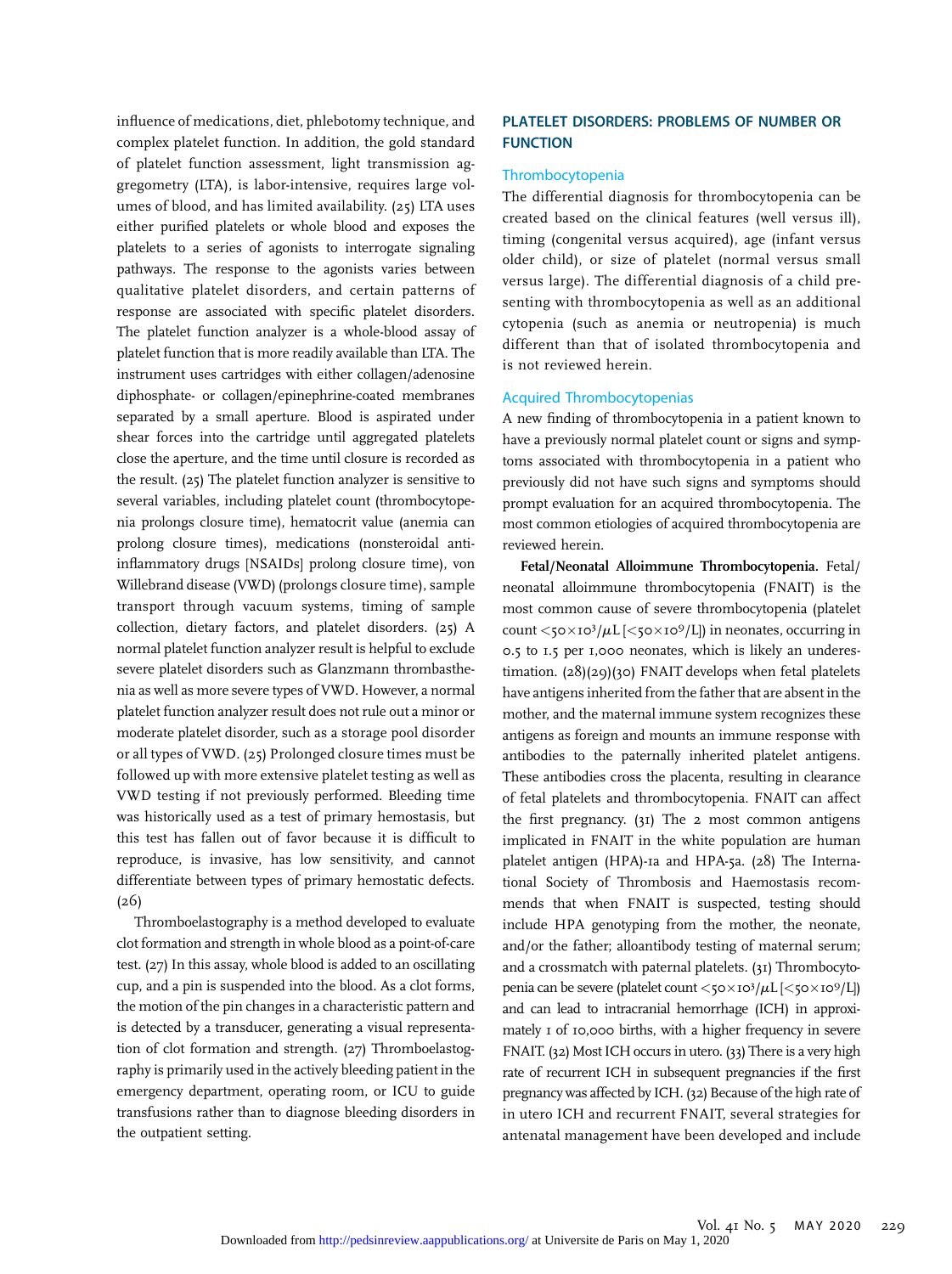administration of intravenous immunoglobulin (IVIG) with or without corticosteroids to the mother during pregnancy. (33) In term infants with FNAIT and symptomatic thrombocytopenia or for platelet counts less than  $30\times10^3/\mu$ L  $(<$ 30 $\times$ 10<sup>9</sup>/L), platelet transfusions are indicated. (34) For pre-term infants, infants with ICH, or otherwise unwell infants, transfusion should be considered at a higher threshold. (34) The recommended transfusion product is compatible platelets. (30) If antigen-negative platelets are not available, then the newborn should be transfused with a random-donor type and matched platelets while antigenmatched platelets (for the antigen implicated in the FNAIT, eg, HPA-1a negative or HPA-5b negative) are obtained if possible. (30)(34) The role of IVIG in the treatment of FNAIT is not entirely clear, but IVIG is often combined with platelet transfusion therapy. (30)(32) All infants with FNAIT should have at least I cranial ultrasound, with repeated cranial ultrasonography as clinically indicated or if there is persistent thrombocytopenia. (32)(34) A critical aspect to management of FNAIT is preparing for future pregnancies that could be affected by FNAIT.

Immune Thrombocytopenia. Immune thrombocytopenia (ITP) is an autoimmune destruction of platelets that can be either primary, not associated with an underlying cause, or secondary, associated with other disorders, such as systemic lupus erythematous. (35) ITP is classified according to disease duration: newly diagnosed (diagnosis  $\leq$ 3 months), persistent ( $3$ –12 months), and chronic ( $>12$ months). (35) ITP develops due to immune dysregulation with development of autoantibodies to platelet antigens as well as megakaryocytes resulting in increased platelet clearance and impaired production. (36) The incidence of ITP in children is estimated to be 1.9 to 6.4 per 100,000 children per year, (37) but the incidence is difficult to determine due to variability in presentation and evaluation. (38) Pediatric patients with ITP are typically well-appearing and present with an acute onset of bruising, petechiae, and mucosal bleeding with isolated thrombocytopenia on CBC count. (39) A portion of children will have a preceding illness, vaccination, allergic reaction, or insect bite. (39) There is no specific diagnostic test for ITP, and other causes of thrombocytopenia must be eliminated either through the history and physical examination or additional laboratory evaluation. Current guidelines do not recommend routine bone marrow aspirate/biopsy evaluation in patients presenting with typical ITP. (40) Additional laboratory tests to consider at diagnosis include a metabolic panel to assess renal function, direct antiglobulin test, blood type, prothrombin time, partial thromboplastin time, and immunoglobulin G. (41) Severe bleeding, including ICH, is rare in pediatric ITP, with an overall incidence of ICH of 0.4% and a slightly higher incidence in patients with chronic ITP (1.3%). (41) The incidence of non-ICH severe bleeding is difficult to determine due to varying definitions but has been reported to be approximately 20% in pediatric patients. (41) Predictors of severe bleeding include a platelet count less than  $10 \times 10^3/\mu L$  (<10 $\times 10^9/L$ ), newly diagnosed ITP, and previous minor bleeding. (41) Observation is recommended for patients presenting with no or mild (skin manifestations only) bleeding regardless of platelet count. (40) For children with bleeding, first-line treatment is either IVIG or a short course of corticosteroids. (40) Anti-D was previously used as a first-line treatment, but due to hemolytic anemia associated with anti-D used to treat newly diagnosed ITP, current guidelines advise against anti-D in children with anemia due to bleeding or with evidence of hemolysis. (40) Most children with ITP will have a self-limited course, regardless of treatment, but approximately 20% to 30% of children develop chronic ITP. (42) For patients with chronic ITP, current guidelines suggest treatment with rituximab or high-dose dexamethasone for patients with ongoing bleeding. (40) However, these guidelines were created before the introduction of thrombopoietin receptor agonists, which are increasingly used in the treatment of chronic ITP and are even being prescribed in persistent or newly diagnosed ITP. (43) The advantages of these medications lie in the avoidance of lifelong complications from other therapies, such as splenectomy or immunosuppression from rituximab, long-term corticosteroid use, or other immune-modulating medications. (43) Eltrombopag and romiplostim are the 2 Food and Drug Administration (FDA)-approved thrombopoietin receptor agonists for chronic ITP in pediatric patients. Eltrombopag is administered orally daily, and romiplostim is a weekly subcutaneous injection. Both are titrated based on platelet count. For persistent symptomatic ITP, treatment options include periodic IVIG or corticosteroid courses, or using one of the treatments listed previously herein for chronic ITP.

Drug-Induced Thrombocytopenia. Drug-induced thrombocytopenia (DITP) is an immune-mediated destruction of platelets that results in acute thrombocytopenia and presents with significant bleeding. (44) DITP typically develops within 1 to 2 weeks after starting a daily medication or within a few hours of taking a medication used on an intermittent basis.(44)(45) The thrombocytopenia occurs only in the presence of the drug, and the thrombocytopenia resolves within I week of drug removal. (45) However, on reexposure, the thrombocytopenia will recur. (44) A variety of medications have been implicated in DITP, including antibiotics,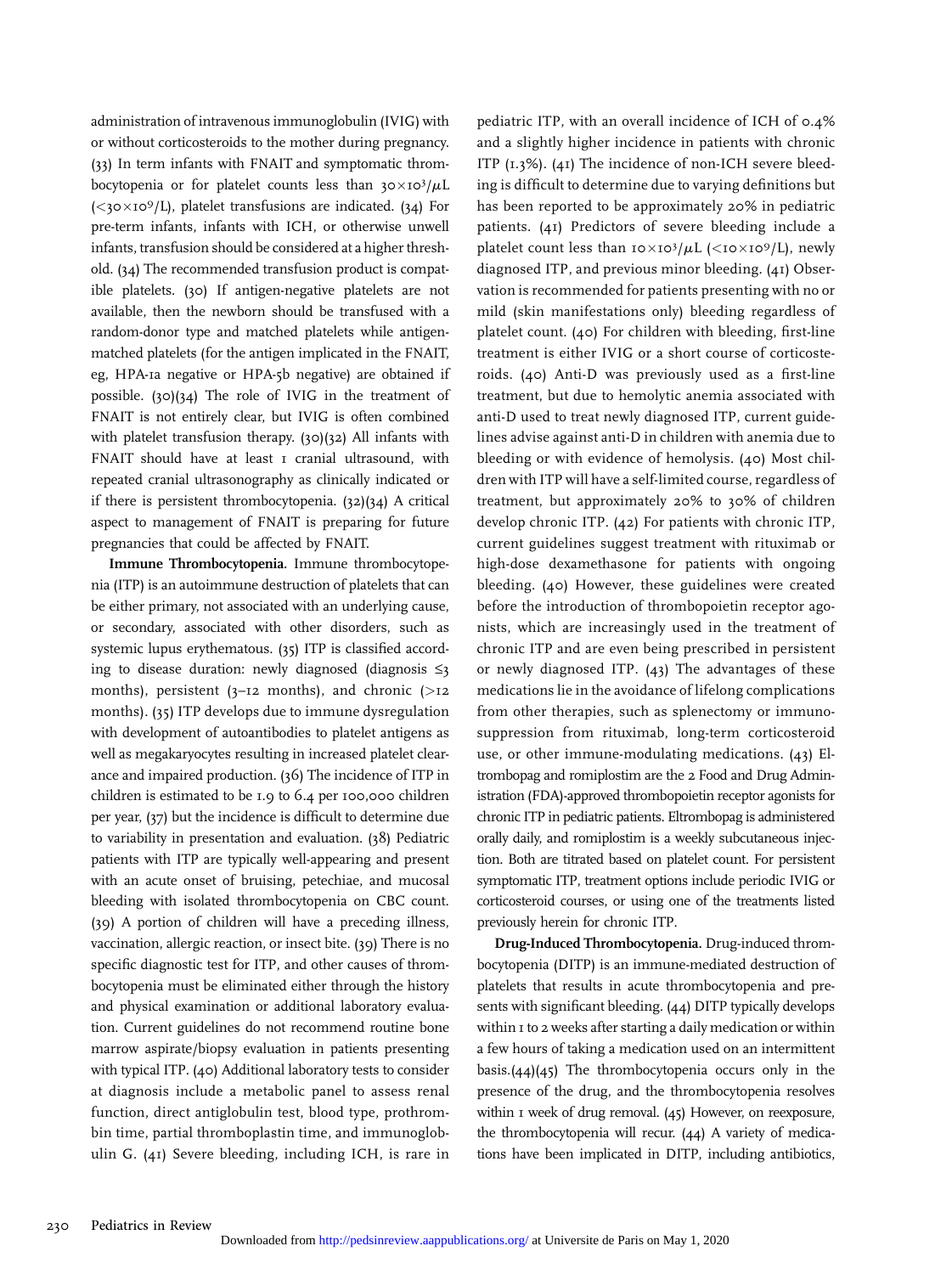antineoplastic agents, and antiseizure medications, as well as commonly used medications such as acetaminophen. (45) Some vaccines, herbs, foods, and supplements have also been implicated in DITP. Heparin-induced thrombocytopenia (HIT) is a unique form of drug-induced thrombocytopenia whereby antibodies are formed and attach to a novel epitope created by heparin binding to platelet factor-4. (46) HIT is associated with thrombocytopenia as well as a very high risk of thrombosis. The treatment of HIT requires immediate discontinuation of all forms of heparin, and a nonheparin anticoagulant is substituted. HIT is rare in the pediatric population and nearly nonexistent in the neonatal population.  $(46)(47)$ 

#### Congenital Thrombocytopenias

Although rare, congenital thrombocytopenias may be more common than realized due to diagnostic uncertainty. Mild phenotypes, for example, patients with heavy menstrual bleeding or epistaxis, may not undergo a full investigation. (48) The causes of congenital thrombocytopenia that result in more significant bleeding are reviewed.

#### Small Platelets.

#### Wiskott-Aldrich Syndrome.

Wiskott-Aldrich syndrome (WAS) is a rare X-linked disorder characterized by microthrombocytopenia, eczema, immunodeficiency, and an increased risk of lymphoid malignancies.  $(18)(49)(50)$ WAS develops secondary to mutations in the WAS gene, which lead to defects in or absence of the WAS protein. (51) When the protein is absent or truncated, the classic WAS phenotype develops. (51) However, missense mutations in WAS result in a milder phenotype, termed Xlinked thrombocytopenia. (51)(52) The bleeding phenotype in WAS can be quite severe, including gastrointestinal and intracranial hemorrhages. (49) Hemorrhage is the cause of death in approximately 20% of patients with WAS. (49) Individuals with WAS have a higher rate of autoimmune disorders and malignancies. (49) Malignancies are associated with a high mortality rate. (49) The only curative therapy for WAS is hematopoietic stem cell transplant (HSCT). (49) The role of transplant in X-linked thrombocytopenia is more controversial, and disease phenotype and donor availability dictate intervention. (52) Gene therapy for WAS continues to be evaluated but has not yet replaced HSCT. Normal-Sized Platelets.

#### Congenital Amegakaryocytic Thrombocytopenia.

Congenital amegakaryocytic thrombocytopenia (CAMT) is a rare autosomal recessive disorder that presents at birth with severe thrombocytopenia. (53) Mean platelet counts at birth are  $2I\times I$ 0<sup>3</sup>/ $\mu$ L (2 $I\times I$ 0<sup>9</sup>/L). (53) ICH can occur.

Megakaryocytes are significantly reduced or absent in the bone marrow of patients with CAMT. (53) CAMT most commonly is a result of mutations of the thrombopoietin receptor  $c$ -*Mpl*. (53) Most children with CAMT will progress to trilineage marrow failure and are also at increased risk for myelodysplasia and acute myeloid leukemia. (53) The only curative therapy for CAMT is HSCT. (53)

#### Thrombocytopenia with Absent Radii.

Thrombocytopenia with absent radii (TAR) syndrome is characterized by thrombocytopenia and bilateral aplasia of the radii. (53)(54) Some family studies suggest that TAR overlaps with Roberts syndrome (a multiple congenital anomaly syndrome consisting of facial clefting, renal and genital anomalies, limb defects, and growth restriction) and is the compound heterozygote variant. (55) Platelet counts are typically less than  $50\times10^3/\mu$ L ( $50\times10^9/\mu$ ) initially but improve with age and can reach near-normal ranges. (54)(56) Bleeding is common in the first year of life, and infants with TAR are at risk for ICH. (54) The thumbs are preserved in TAR, which differentiates it from Fanconi anemia. (56) Lower extremity abnormalities may also be present, as well as cardiac and facial anomalies. (54) Cow milk allergy is common, affecting a significant proportion of children with TAR, and may result in significant gastrointestinal bleeding. (54)(55) Treatment of TAR is supportive with platelet transfusions for bleeding or in preparation for procedures. (53) The rate of malignancy in TAR is lower than in other congenital marrow disorders. (53) (54)

#### Large Platelets.

#### MYH9-Related Diseases.

MYH9-related diseases include those previously termed May-Hegglin anomaly, Sebastian syndrome, Fechtner syndrome, and Epstein syndrome. (48) These disorders are due to mutations in the MHY9 gene, are autosomal dominant, and are characterized by macrothrombocytopenia, neutrophil inclusions (Dohle-like bodies), and mild bleeding signs and symptoms. (57) Other clinical manifestations are variably present and may include nephritis with progression to end-stage renal failure, familial spastic paraplegia, pituitary growth hormone deficiency, high-frequency hearing loss, glaucoma, and cataracts. (57) The nonplatelet signs typically overshadow the bleeding phenotype. Because these are autosomal dominant conditions, eliciting a family history for renal failure, hearing loss, or early glaucoma or cataracts in a patient presenting with minimal bleeding and macrothrombocytopenia is vital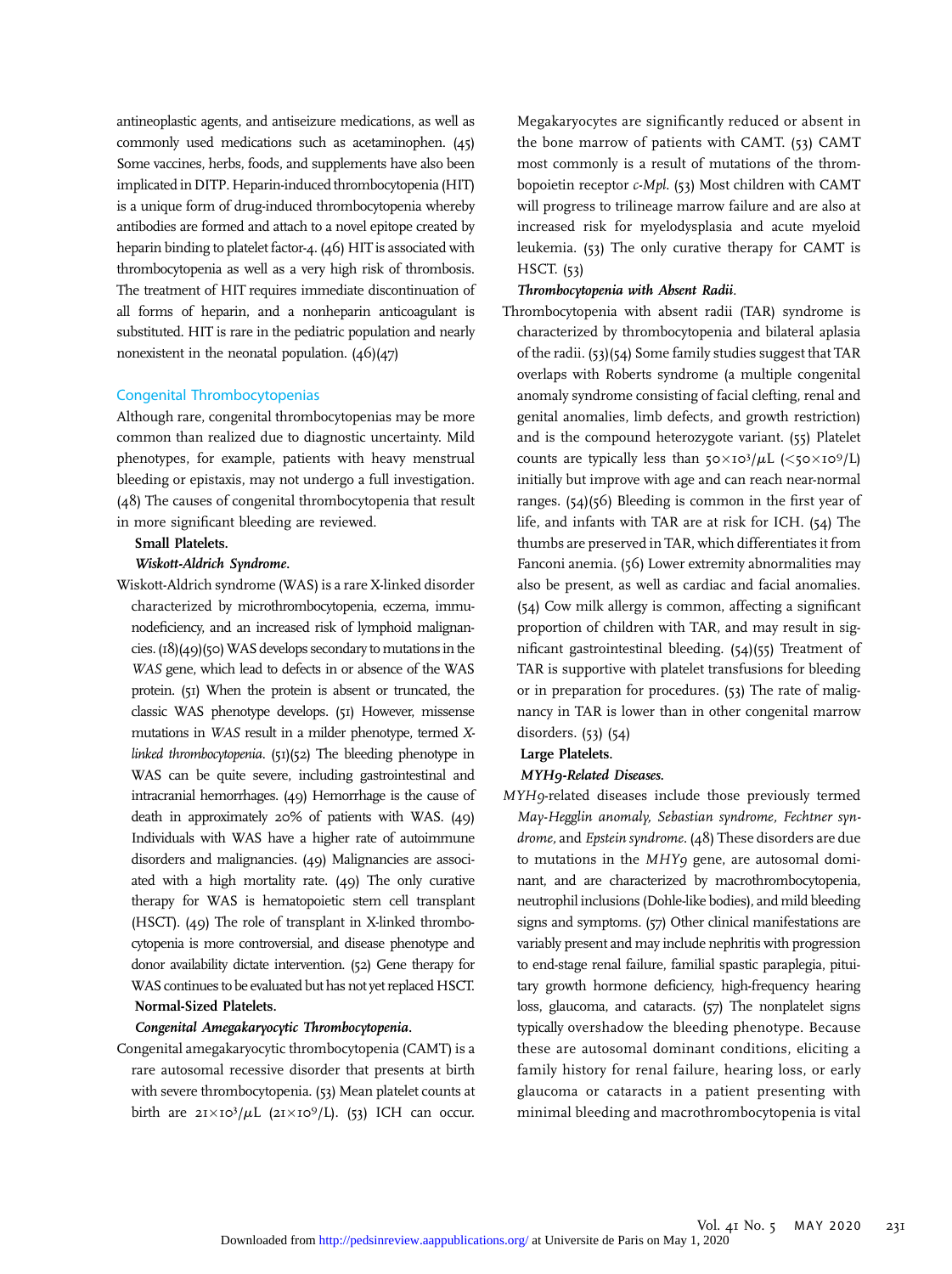to diagnose the MYH9-related diseases and provide appropriate surveillance.

### Velocardiofacial Syndrome.

Microdeletion of the proximal long arm of chromosome 22 results in a spectrum of developmental disorders, including velocardiofacial syndrome, which is characterized by velopharyngeal dysfunction, typical facial appearance, neurodevelopmental problems, and congenital heart defects. (58) One of the genes located on 22q11.2 is the gene that encodes one of the subunits of GPIb-IX-V. (58) Bernard-Soulier syndrome (BSS), as described later herein, results from a homozygous mutation in any one of the genes that encodes the GPIb-IX-V complex. Most children with velocardiofacial syndrome are obligate heterozygotes for mutations in GPIb and, thus, are at risk for having BSS if they inherit a variant in their other copy of the GPIb gene. (58) Patients with velocardiofacial syndrome frequently have a mild macrothrombocytopenia and a mild bleeding phenotype. (58)

#### Qualitative Platelet Disorders

The clinical phenotypes associated with platelet dysfunction range from minor (eg, limited bruising, epistaxis, heavy menstrual bleeding) to severe (eg, petechiae, purpura, gastrointestinal bleeding, intracranial bleeding, significant anemia). Functional platelet disorders can be acquired or congenital and associated with normal platelet counts or thrombocytopenia. Although the identified qualitative disorders are rare, it is possible that patients with a bleeding phenotype but no identified bleeding disorder have a platelet disorder that cannot be identified by current functional tests. (59) The most common and those with a severe bleeding phenotype are reviewed herein.

#### Congenital Platelet Dysfunction.

#### Disorders of Platelet Receptors.

Glanzmann Thrombasthenia.

Glanzmann thrombasthenia (GT) is an autosomal recessive disorder caused by decreased expression or impaired function of the platelet GPIIb/IIIa, the mediator of platelet aggregation. (60) The platelet count in GT is normal, and the platelets are of normal size and granularity. The incidence is approximately 1 per 1 million but increases to 1 per 200,000 in populations with higher rates of consanguinity. (61)(62) Presentation in the neonatal period is common, and patients who present before age 5 years tend to have a more severe bleeding phenotype. (61) Heavy menstrual bleeding can result in significant anemia and be difficult to treat. The platelet surface in GT has deficient or absent GPIIb/IIIa when assessed by flow cytometry. (51) Because GPIIb/IIIa is diminished or absent, platelet–platelet aggregation cannot occur, and the LTA pattern for patients with GT is absent aggregation to all agonists except ristocetin. Ristocetin mediates platelet–platelet agglutination through GPIb and is, thus, unaffected by absent GPIIb/IIIa. Treatment with platelet transfusions can result in alloimmunization, yielding platelet transfusions ineffective. (63) Recombinant factor VIIa is an FDA-approved treatment for GT and is frequently used as first-line treatment for bleeding in GT, whereas platelet transfusions are reserved for major or life-threatening bleeding.  $(61)(64)$  HSCT is a curative therapy for patients with GT and may be considered for those with a severe bleeding phenotype or who have developed platelet antibodies. (61)(64) Bernard-Soulier Syndrome.

BSS is an autosomal recessive disorder characterized by a moderate to severe macrothrombocytopenia (20–100  $10^{3}/\mu$ L [20–100 $\times$ 10 $^{9}/$ L]) (61) and a loss of VWF-dependent platelet adhesion to collagen with a moderate to severe bleeding phenotype. (63) It is also a rare disorder with an incidence of 1 per 1 million. (61) Genetic defects for any component of the GPIb-IX-V complex result in BSS. Presentation in infancy or early childhood is common with bruising and epistaxis. Other mucocutaneous bleeding, such as gastrointestinal bleeding and hematuria, can also occur. (61) Because ristocetin requires GPIb to mediate platelet–platelet interactions, LTA demonstrates normal aggregation to all agonists except ristocetin. Flow cytometry demonstrates deficient GPIb/IX/V. (61) Treatment of BSS is typically required before surgeries/procedures or in response to bleeding. Platelet transfusions are an effective therapy, however; similar to GT, patients can develop alloantibodies. (61) Recombinant factor VIIa has not been approved in BSS, but its use has been reported. (61) HSCT is not used as frequently in BSS as in GT. (61)

# Disorders of Platelet Granules.

Storage Pool Disorders.

Storage pool disorders are the most commonly isolated deficiencies of dense granules, but rare patients with combined alpha and dense granule deficiencies are reported. (65)(66) In addition, as described later herein, dense granule deficiency can be associated with other clinical features. The bleeding in isolated dense granule deficiency is variable. Electron microscopy demonstrates decreased numbers of dense granules.

Hermansky-Pudlak Syndrome.

Hermansky-Pudlak syndrome is a very rare autosomal recessive disorder characterized by oculocutaneous albinism, a bleeding phenotype, granulomatous colitis, and pulmonary fibrosis. (67) Some areas of the world, such as Puerto Rico, have a higher incidence. (67) All 10 subtypes are characterized by oculocutaneous albinism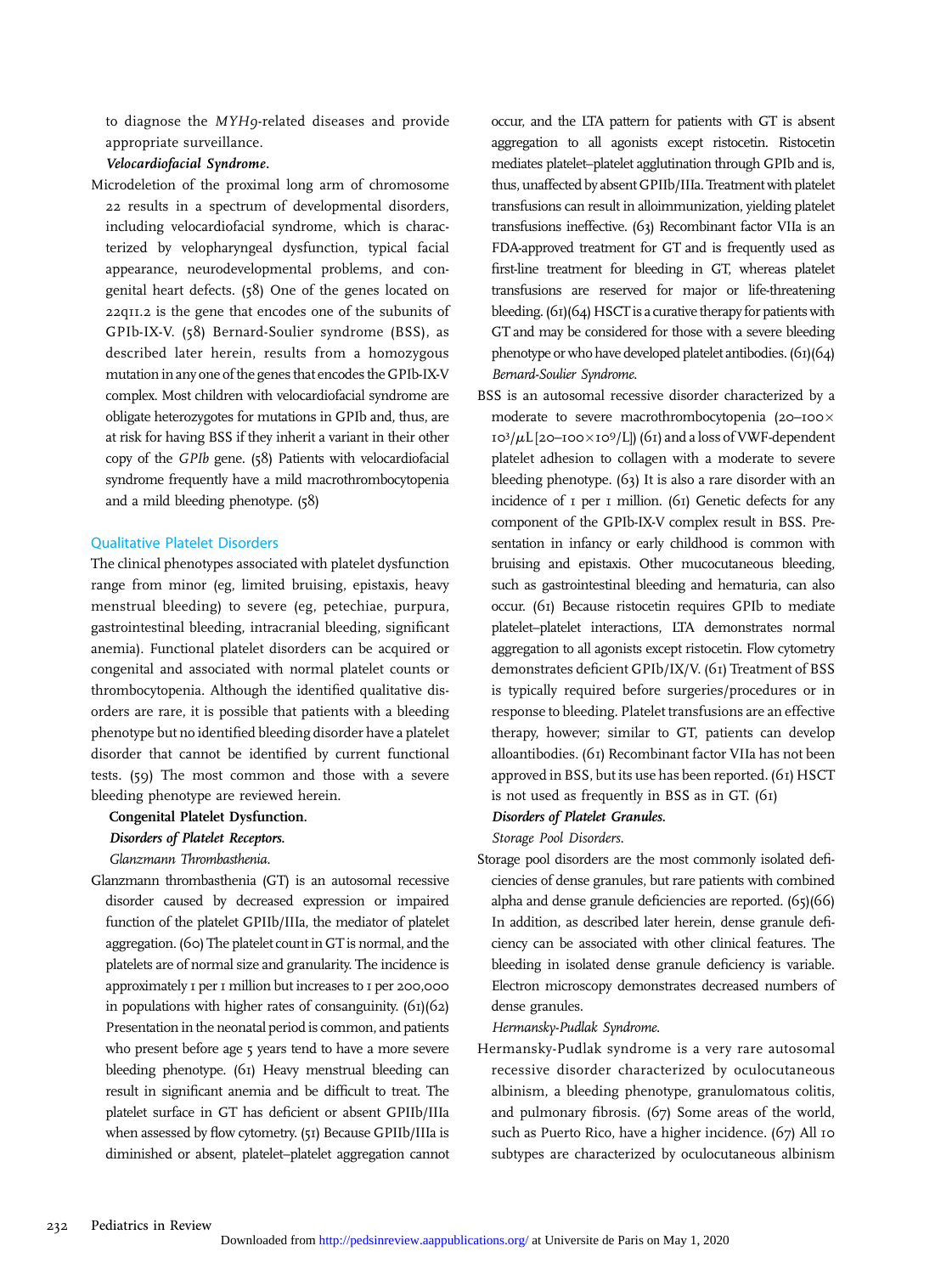and platelet dysfunction, but the colitis and pulmonary fibrosis are variable. (67) The platelet dysfunction is secondary to absence (or near-absence) of dense granules, which can be detected by electron microscopy. Genetic testing should be performed due to implications regarding follow-up, surveillance, and prognosis for colitis and pulmonary fibrosis. (67) The presence of oculocutaneous albinism and a bleeding phenotype should prompt evaluation for Hermansky-Pudlak syndrome. (67).

Chediak-Higashi Syndrome.

Chediak-Higashi syndrome (CHS) is a rare autosomal recessive disorder characterized by variable oculocutaneous albinism, bleeding signs and symptoms due to platelet dense granule deficiency, (66) progressive neurologic dysfunction, and immune deficiency secondary to neutropenia and impaired natural killer cell function. (60)(68) CHS is also associated with a lymphoproliferative disorder, termed the accelerated phase, where lymphocytes and macrophages infiltrate the major organs in a manner similar to hemophagocytic lymphohistiocytosis. (68)(69) The accelerated phase occurs in approximately 85% of patients with CHS, and it is the most common cause of death in this population. (68) The immune defects and platelet disorder can be cured with HSCT, but the neurologic symptoms, which are progressive, cannot be cured. (68)(69).

Paris-Trousseau-Jacobsen Syndrome.

Paris-Trousseau-Jacobsen syndrome is characterized by thrombocytopenia in the neonatal period and platelet dysfunction. The thrombocytopenia may improve with time, but the platelet dysfunction persists. (70) Heterozygous mutations in the FLI-1 gene, which is located on chromosome arm 11q, result in Paris-Trousseau syndrome. (70) Nearly 90% of patients with Jacobsen syndrome, a congenital syndrome characterized by bleeding signs and symptoms, congenital heart disease, intellectual disability, behavioral problems, and immunodeficiency secondary to variable deletions in the distal aspect of chromosome arm 11q, have Paris-Trousseau syndrome. (70).

## Disorders of Platelet Signaling.

Secretion Defects.

The broad term platelet secretion defects can be applied to a heterogeneous group of platelet disorders with variable bleeding signs and symptoms. (60) In these disorders, there are normal numbers of granules, but the signaling that must occur for granule release is dysfunctional in some manner. (71) On LTA, aggregation is generally decreased or blunted, and the secondary aggregation wave is sometimes absent. (71) This ill-defined group of disorders likely represents a significant portion of patients with bleeding signs and symptoms and nonspecific findings on LTA. With

improvement in detection of platelet molecular defects, this heterogeneous group will become better differentiated. (60)

Other inherited forms of platelet dysfunction that are rarer or more poorly defined than those listed previously herein exist. There is increasing use of genetic testing in the diagnostic evaluation of patients with bleeding disorders with unknown etiologies, with variable success at identifying a genetic change, which is related to the bleeding phenotype. (72)(73)

#### Acquired Platelet Dysfunction

Acquired causes of platelet dysfunction may result in mucocutaneous bleeding signs. Medications, foods, and supplements can affect platelet function. (74) The most well-known medications that affect platelet function are the NSAIDs. NSAIDs inhibit cyclooxygenase-1 (COX-1), which is an enzyme that converts arachidonic acid to TXA2 and promotes platelet activation. (74) NSAIDs reversibly inhibit COX-1, with effects lasting until the drug is out of the circulation. (74) Aspirin irreversibly inhibits COX-1, and its effect lasts the life of the platelet. (74) Other medications that may interfere with platelet function include selective serotonin reuptake inhibitors; however, the bleeding signs and symptoms associated with selective serotonin reuptake inhibitors are minimal and more common in elderly patients. (74) There are also several herbs and foods that can affect platelet function, such as garlic, ginkgo, and turmeric, and avoidance of these substances should be discussed with the patient's hematologist. (74) In addition to medications and foods, certain systemic illnesses can result in platelet dysfunction. Renal failure and subsequent uremia can affect platelet function and result in variable bleeding signs and symptoms due to impaired platelet aggregation. (75) Compounding the effect of uremia on platelet function is the anemia frequently present in patients with renal failure. (75) Chronic liver disease has also been associated with impaired platelet function as well as thrombocytopenia. (75) Although acquired conditions resulting in platelet dysfunction are likely more common in adult than pediatric patients, a thorough review of the medication list, supplements, and medical comorbidities is important when evaluating a patient with bleeding.

#### General Treatment Considerations

Treatment of platelet disorders is highly dependent on the etiology and the clinical scenario and should be coordinated with a pediatric hematologist in most cases. For inherited disorders of platelet function and thrombocytopenia, most do not require daily medications but rather require treatment in response to injury or in preparation for surgery. Standard first aid with application of pressure is critical to controlling bleeding in patients with platelet disorders. (76) In addition, antifibrinolytics (epsilon-aminocaproic acid and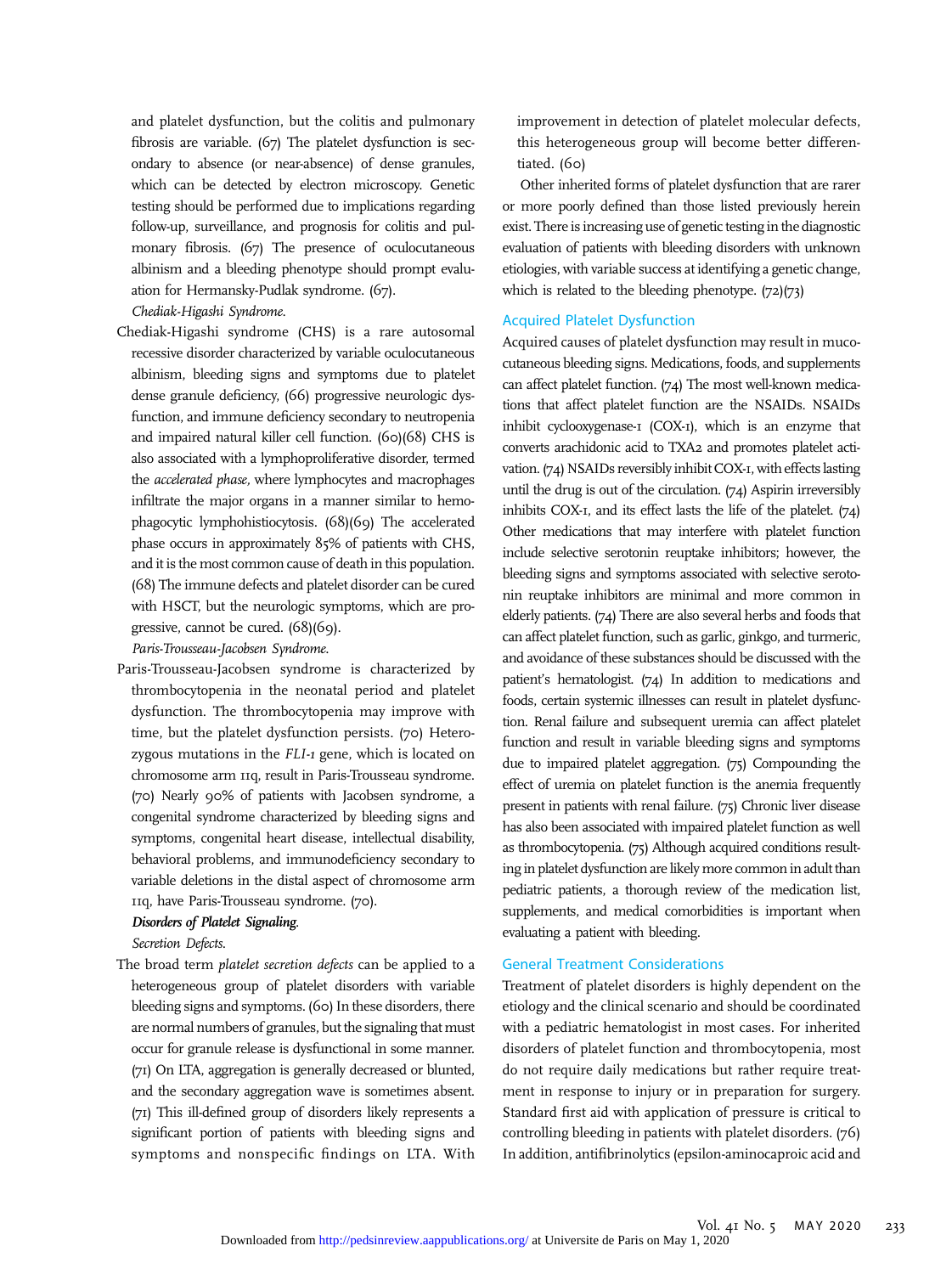tranexamic acid) can be helpful in treating and preventing mucocutaneous bleeding. (76) Desmopressin can also be used in some patients because it results in the release of VWF from endothelial cells and may augment platelet adhesion. (76) Platelet transfusions and recombinant factor VIIa are typically reserved for life-threatening bleeding, ICH, major surgeries, or bleeding resulting in significant anemia. Critical to the treatment of individuals with platelet disorders, though, is prevention and planning. Good oral hygiene is important to maintain dental health and avoid unnecessary dental procedures. (76) Patients should be instructed to alert their dentists and other health-care providers of their platelet disorder to ensure appropriate planning before procedures. Helmets and protective equipment should be worn during activities such as bike riding. Wearing helmets is generally unnecessary in everyday life except for patients with WAS. Care should be taken to avoid contact sports. Finally, medications known to affect platelet function should be avoided if possible.

#### When to Refer

An ill-appearing or febrile child with other cytopenias, with or without organomegaly or adenopathy, should be urgently evaluated to determine whether further evaluation for an underlying malignancy, marrow infiltrative disorder, serious systemic infection, or other life-threatening illness is present. For children who present to the office and are incidentally found to have mild thrombocytopenia and have a negative bleeding history and reassuring examination findings, the most likely outcome is resolution, with the most likely etiology being viral suppression. (77) Referral to pediatric hematology should be considered in the following circumstances:

- A positive bleeding history
- A patient who is scheduled for surgery and has limited bleeding signs and symptoms or no previous bleeding challenges but a family history of a bleeding disorder
- A patient with bleeding signs and symptoms and/or thrombocytopenia with a family history of hearing loss, nephritis, and glaucoma
- Diagnosis of a congenital syndrome associated with bleeding signs and symptoms (20)
- Persistent thrombocytopenia (platelet count  $\langle 150 \times$ 10<sup>3</sup>/µL [<150×10<sup>9</sup>/L])
- For patients with ITP, consider referring to or contacting a pediatric hematologist when there is severe bleeding, when bleeding is not improving, if the patient or family or health-care professional is anxious
- If the family, patient, or health-care professional is concerned and requests further evaluation

A referral should consider the severity and chronicity of the signs and symptoms, family history, upcoming

procedures, patient and parental anxiety, and distance to a specialist. The evaluation of a child with bleeding signs and symptoms with or without thrombocytopenia may require several trips to the hematologist and the laboratory. Coordination between the primary care provider and the hematologist is critical to ensure prompt, accurate, and efficient diagnosis or exclusion of a diagnosis.

## Summary

- Based on research evidence, platelets are anucleate cell fragments that mediate hemostasis through adhesion to sites of endothelial injury, amplified activation, and aggregation. (5)(6)(7)
- Based on clinical studies, thrombocytopenia and platelet dysfunction both lead primarily to mucocutaneous bleeding signs and symptoms, which can range from mild to severe. Thrombocytopenia and platelet disorders can be acquired or congenital. (8)(9)(10)(11)
- Based on consensus, the evaluation of a child presenting with mucocutaneous bleeding signs and symptoms or thrombocytopenia requires careful history taking and laboratory investigations. Evaluation of platelet function should be conducted in coordination with a pediatric hematologist. (9)(10)(11)(13)
- Based on opinion, treatment of thrombocytopenia and platelet disorders is disease specific. In general, though, treatment is aimed at preventing complications by maintaining excellent dental hygiene, wearing appropriate protective equipment for activities, and planning for dental or surgical procedures. (75)
- Based on research and consensus, the treatment of immune thrombocytopenia is evolving, especially for those with chronic immune thrombocytopenia. (43)(35)(36)
- Research regarding the molecular drivers of platelet disorders is ongoing and is likely to help identify causes of mucocutaneous bleeding that have not previously been determined. (63)(64)



References for this article are at http://pedsinreview.aappublications.org/content/41/5/224.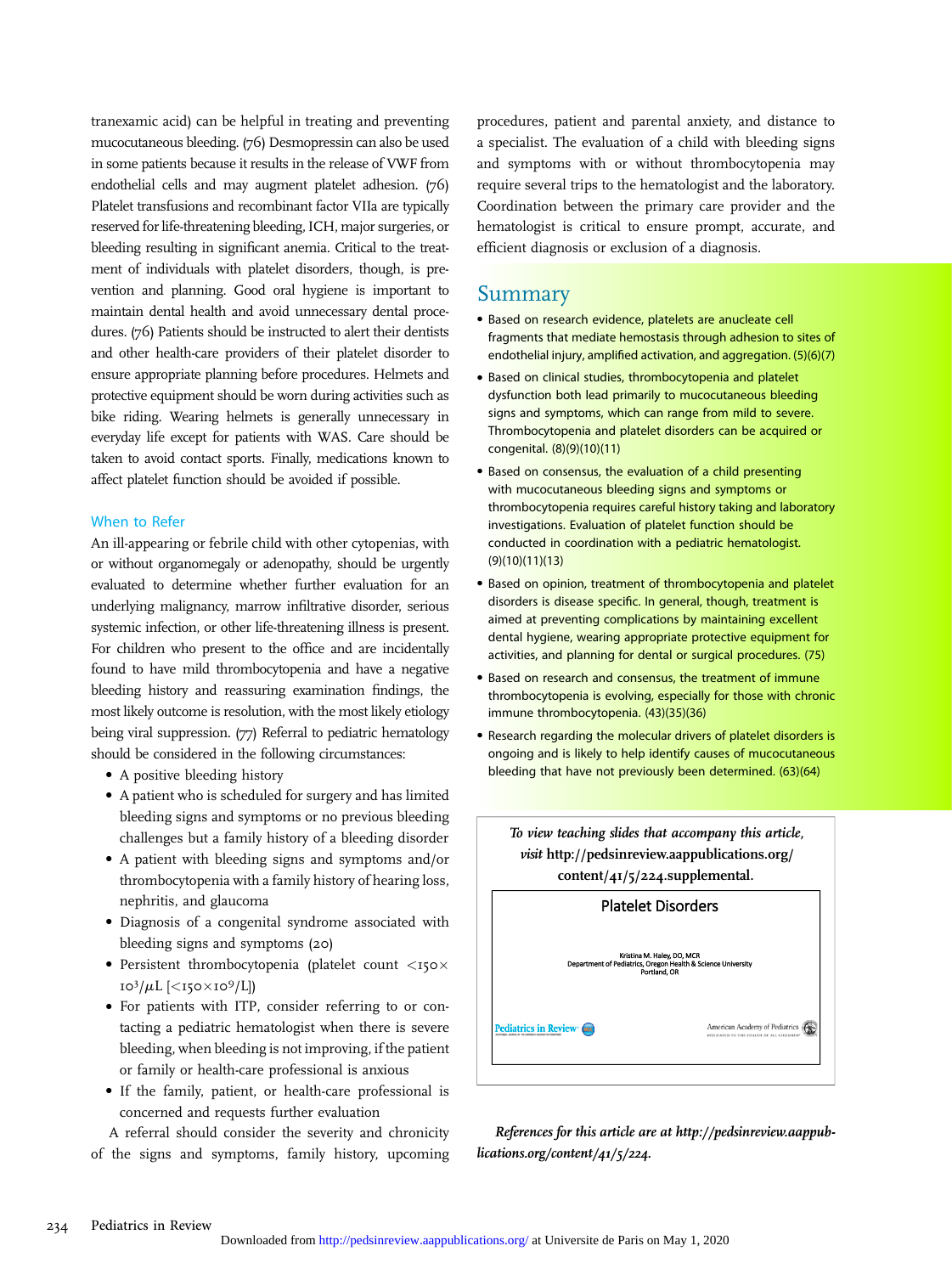# PIR Quiz

Individual CME quizzes are available via the blue CME link under the article title in the Table of Contents of any issue. To learn how to claim MOC points, go to: http://www.aappublications.org/content/moc-credit.

- 1. You are giving a lecture to medical students about the mechanism of action of aspirin. You REQUIREMENTS: Learners inform the students that aspirin causes irreversible inhibition of cyclooxygenase-1 for the life span of the platelets. Which of the following best describes the duration of the antithrombotic effect of aspirin on normal platelets?
	- A. Less than 24 hours.
	- B. 2 to 4 days.
	- C. 7 to 10 days.
	- D. 1 month.
	- E. 3 months.
- 2. A 2-day-old term infant has prolonged bleeding from a heel stick. His platelet count is  $12\times10^3/\mu$ L (12×10<sup>9</sup>/L). Evaluation is consistent with the diagnosis of fetal/neonatal alloimmune thrombocytopenia. Which of the following is the most appropriate next step in the management of this patient?
	- A. Observation.
	- B. Platelet transfusion.
	- C. Prednisone therapy.
	- D. Recombinant factor VIIa.
	- E. Thrombopoietin receptor agonist.
- 3. A 3-year-old girl presents with easy bruising 2 weeks after an upper respiratory tract infection. Physical examination is notable only for petechiae and bruises on her face and body. Complete blood cell count showed a platelet count of  $20\times10^3/\mu$ L (20 $\times10^9$ /L), with increased mean platelet volume, normal hemoglobin level, and normal white blood cell count. Her immature platelet fraction is elevated. Which of the following is the most appropriate next step in the management of this patient?
	- A. Administer anti-D immunoglobulin.
	- B. Administer thrombopoietin receptor agonist.
	- C. Administer rituximab.
	- D. Observe.
	- E. Perform bone marrow examination.
- 4. A 6-year-old boy presents with a history of frequent and prolonged epistaxis. Which one of the following findings, if present, is most suggestive of a qualitative platelet disorder in this patient?
	- A. Hemarthrosis.
	- B. Joint hypermobility.
	- C. Lymphadenopathy.
	- D. Muscle hematoma.
	- E. Nephritis.
- 5. A 2-month-old girl presents with bleeding from her oral mucosa and bruising on her face, trunk, and extremities. Platelet count and mean platelet volume are normal. Which of the following is the most likely diagnosis in this patient?
	- A. Bernard-Soulier syndrome.
	- B. Congenital amegakaryocytic thrombocytopenia.
	- C. Glanzmann thrombasthenia.
	- D. MYH9-related diseases.
	- E. Wiskott-Aldrich syndrome.

can take Pediatrics in Review quizzes and claim credit online only at: http:// pedsinreview.org.

To successfully complete 2020 Pediatrics in Review articles for AMA PRA Category 1 Credit<sup>TM</sup>, learners must demonstrate aminimum performance level of 60% or higher on this assessment. If you score less than 60% on the assessment, you will be given additional opportunities to answer questions until an overall 60% or greater score is achieved.

This journal-based CME activity is available through Dec. 31, 2022, however, credit will be recorded in the year in which the learner completes the quiz.



2020 Pediatrics in Review is approved for a total of 30 Maintenance of Certification (MOC) Part 2 credits by the American Board of Pediatrics (ABP) through the AAP MOC Portfolio Program. Pediatrics in Review subscribers can claim up to 30 ABP MOC Part 2 points upon passing 30 quizzes (and claiming full credit for each quiz) per year. Subscribers can start claiming MOC credits as early as October 2020. To learn how to claim MOC points, go to: https://www.aappublications. org/content/moc-credit.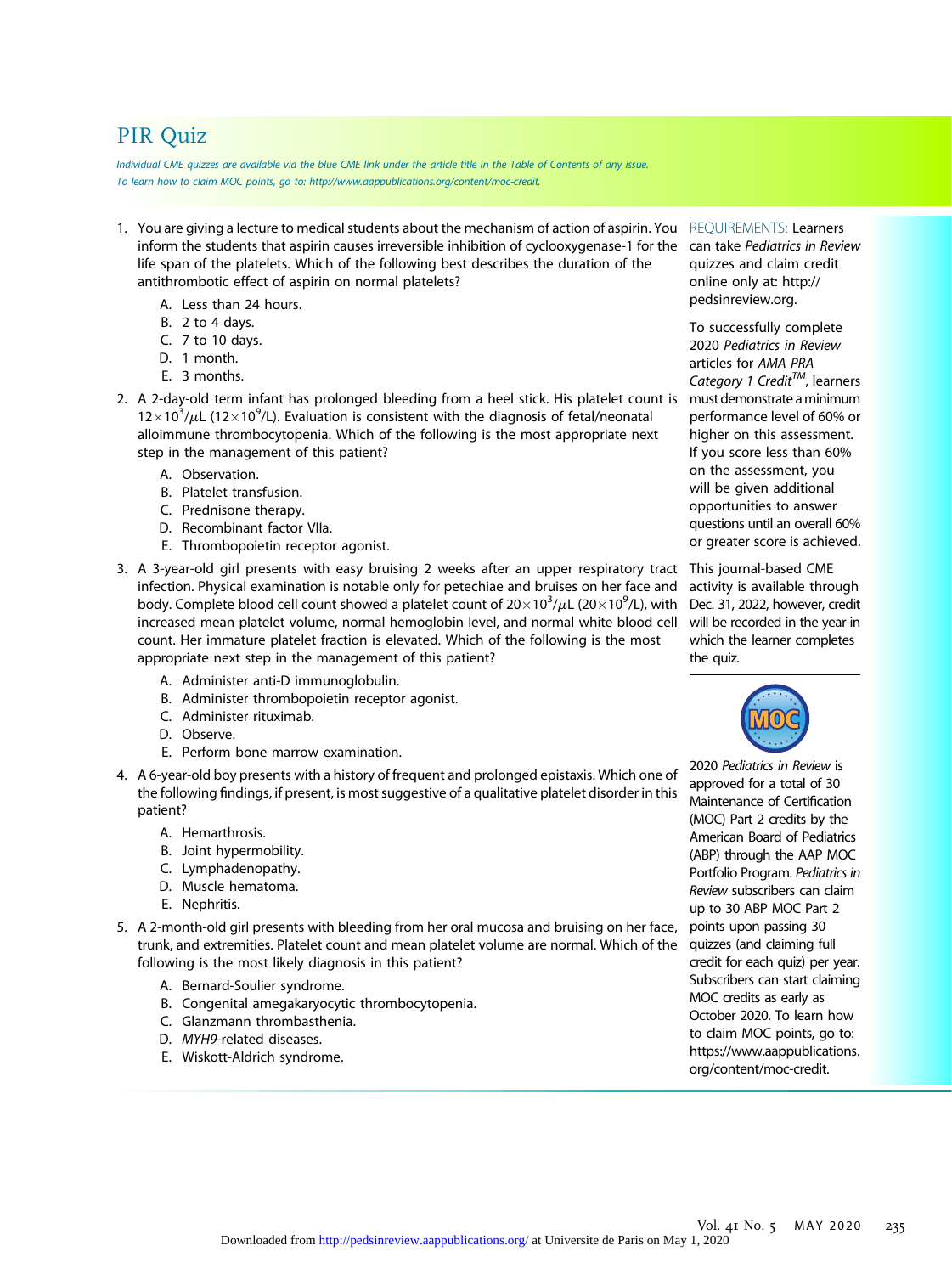# **Platelet Disorders**

# DOI: 10.1542/pir.2018-0359 *Pediatrics in Review* 2020;41;224 Kristina M. Haley

| <b>Updated Information &amp;</b><br><b>Services</b><br><b>Supplementary Material</b> | including high resolution figures, can be found at:<br>http://pedsinreview.aappublications.org/content/41/5/224<br>Supplementary material can be found at:<br>http://pedsinreview.aappublications.org/content/suppl/2020/04/17/41<br>$.5.\overline{2}24.$ DC1                                                                                                                                                                                                                                                                                                       |
|--------------------------------------------------------------------------------------|---------------------------------------------------------------------------------------------------------------------------------------------------------------------------------------------------------------------------------------------------------------------------------------------------------------------------------------------------------------------------------------------------------------------------------------------------------------------------------------------------------------------------------------------------------------------|
| <b>References</b>                                                                    | This article cites 72 articles, 17 of which you can access for free at:<br>http://pedsinreview.aappublications.org/content/41/5/224.full#ref-list<br>$-1$                                                                                                                                                                                                                                                                                                                                                                                                           |
| <b>Subspecialty Collections</b>                                                      | This article, along with others on similar topics, appears in the<br>following collection(s):<br><b>Genetics</b><br>http://classic.pedsinreview.aappublications.org/cgi/collection/genetic<br>s_sub<br><b>Dysmorphology</b><br>http://classic.pedsinreview.aappublications.org/cgi/collection/dysmor<br>phology_sub<br><b>Hematology/Oncology</b><br>http://classic.pedsinreview.aappublications.org/cgi/collection/hemato<br>logy:oncology_sub<br><b>Blood Disorders</b><br>http://classic.pedsinreview.aappublications.org/cgi/collection/blood_<br>disorders sub |
| <b>Permissions &amp; Licensing</b>                                                   | Information about reproducing this article in parts (figures, tables) or<br>in its entirety can be found online at:<br>https://shop.aap.org/licensing-permissions/                                                                                                                                                                                                                                                                                                                                                                                                  |
| <b>Reprints</b>                                                                      | Information about ordering reprints can be found online:<br>http://classic.pedsinreview.aappublications.org/content/reprints                                                                                                                                                                                                                                                                                                                                                                                                                                        |